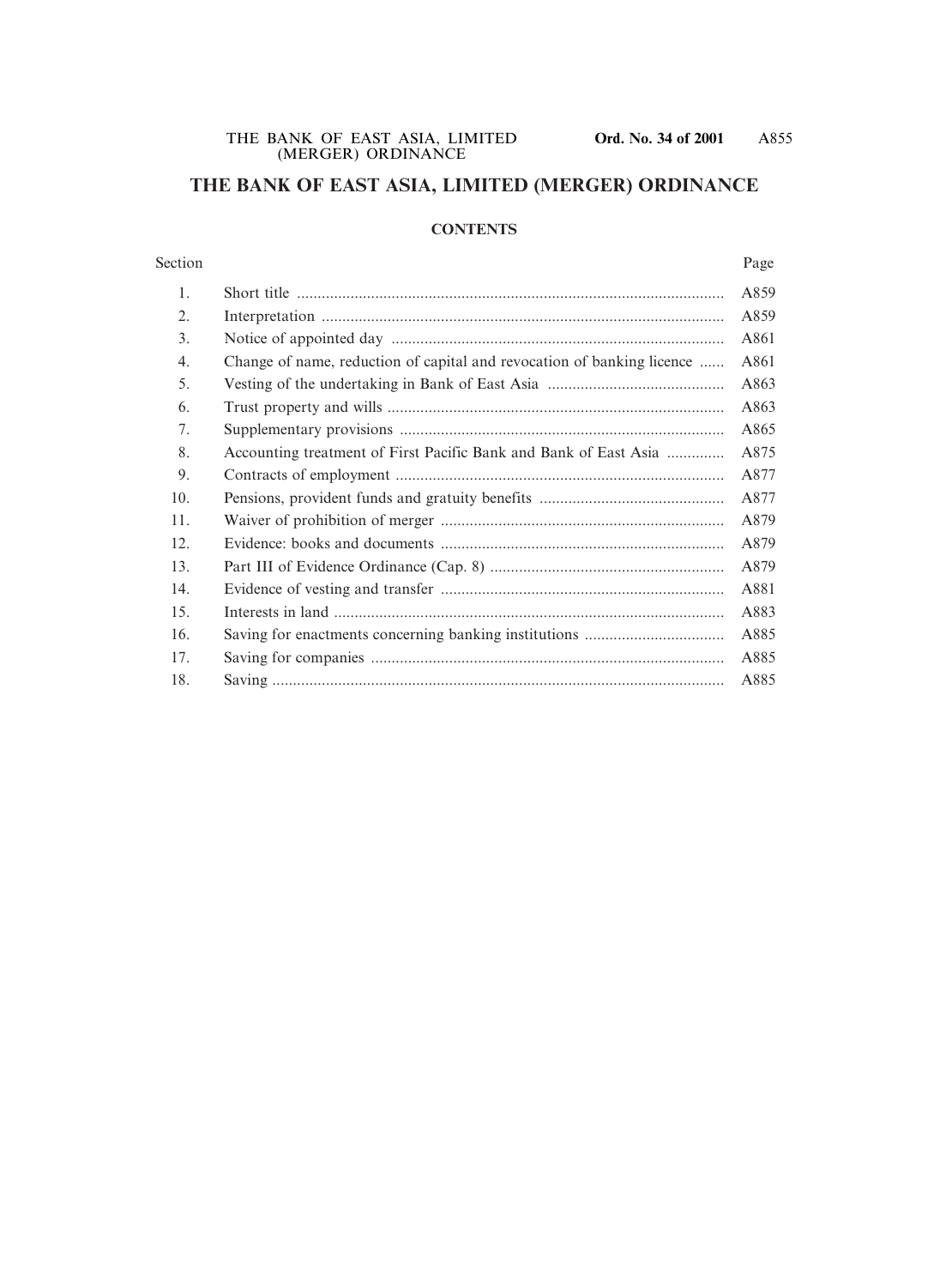## **HONG KONG SPECIAL ADMINISTRATIVE REGION**

ORDINANCE NO. 34 OF 2001



TUNG Chee-hwa Chief Executive 27 December 2001

An Ordinance to provide for the vesting in The Bank of East Asia, Limited of the undertaking of First Pacific Bank Limited and for other related purposes.

[28 December 2001]

### **Preamble**

WHEREAS-

- (*a*) The Bank of East Asia, Limited (hereinafter called "Bank of East Asia") is a company incorporated under the laws of Hong Kong having its registered office in Hong Kong and, is a bank licensed under the Banking Ordinance (Cap. 155) carrying on the business of banking in Hong Kong;
- (*b*) First Pacific Bank Limited (hereinafter called "First Pacific Bank") is a company incorporated under the laws of Hong Kong having its registered office in Hong Kong and, is a bank licensed under the Banking Ordinance (Cap. 155) carrying on the business of banking in Hong Kong;
- (*c*) First Pacific Bank is a wholly owned subsidiary of Bank of East Asia;
- (*d*) for the better conduct of the business of Bank of East Asia and First Pacific Bank, it is expedient that their respective undertakings be merged and that such merger should occur by means of a transfer of the undertaking of First Pacific Bank to Bank of East Asia; and
- (*e*) in view of the extent of the contractual and other legal relationships affecting the conduct of the undertaking of First Pacific Bank, it is expedient that the said undertaking be transferred to Bank of East Asia by this Ordinance without interference with the conduct and continuity of the respective businesses of First Pacific Bank and Bank of East Asia.

Enacted by the Legislative Council.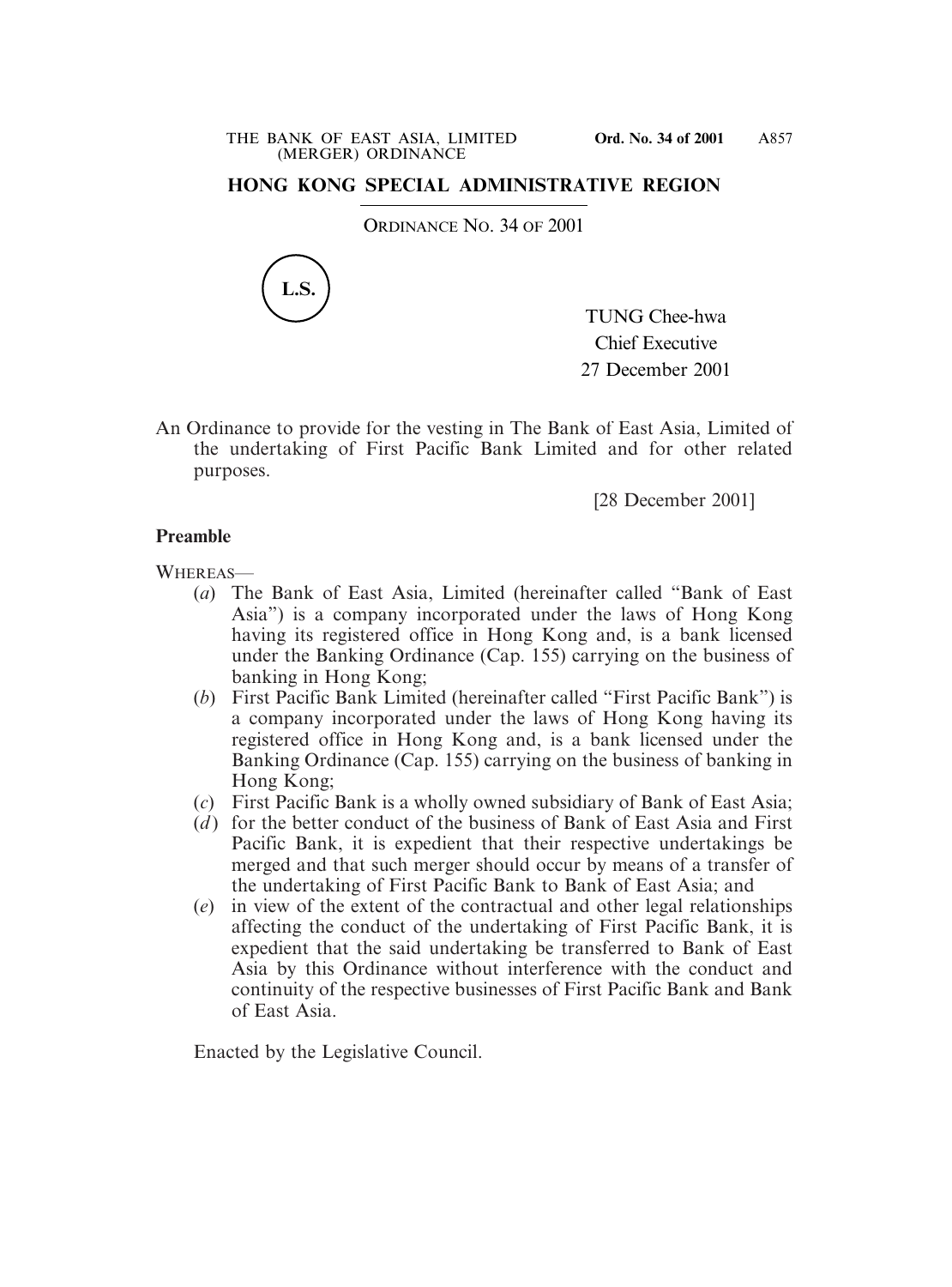# **1. Short title**

This Ordinance may be cited as The Bank of East Asia, Limited (Merger) Ordinance.

# **2. Interpretation**

(1) In this Ordinance, unless the subject or context otherwise requires— "appointed day" (指定日期) means such day as may be appointed pursuant to section 3;

"Bank of East Asia" (東亞銀行) means The Bank of East Asia, Limited;

- "customer" (客戶) means any person having a banking account or other dealing, transaction or arrangement with First Pacific Bank;
- "data protection principles" (保障資料原則) means the data protection principles set out in Schedule 1 to the Personal Data (Privacy) Ordinance (Cap. 486);

"excluded property" (除外財產) means—

- (*a*) the common seal of First Pacific Bank;
- (*b*) documents (other than accounting records) required to be kept by First Pacific Bank pursuant to the Companies Ordinance (Cap. 32);
- (*c*) the issued share capital of First Pacific Bank represented by the paid-up shares beneficially owned by Bank of East Asia;

"existing" (現有) means existing, outstanding or in force immediately before the appointed day;

"First Pacific Bank" (第一太平銀行) means First Pacific Bank Limited;

- "liabilities" (法律責任) includes duties and obligations of every description (whether present or future, actual or contingent);
- "Privacy Commissioner" (私隱專員) means the Privacy Commissioner for Personal Data established under section 5(1) of the Personal Data (Privacy) Ordinance (Cap. 486);
- "property" (財產) means property and assets of every description wheresoever situate and rights of every description (whether present or future, actual or contingent), and includes property held on trust or in a fiduciary capacity and security interests, benefits and powers of every description but does not include the excluded property;
- "security interest" (抵押權益) includes a mortgage or charge (whether legal or equitable and including any sub-mortgage), debenture, bill of exchange, promissory note, guarantee, lien, pledge (whether actual or constructive), hypothecation, assignment by way of security, indemnity, right of set-off, flawed asset arrangement, agreement or undertaking (whether in writing or not) or other means (in each case made, granted, arising or subsisting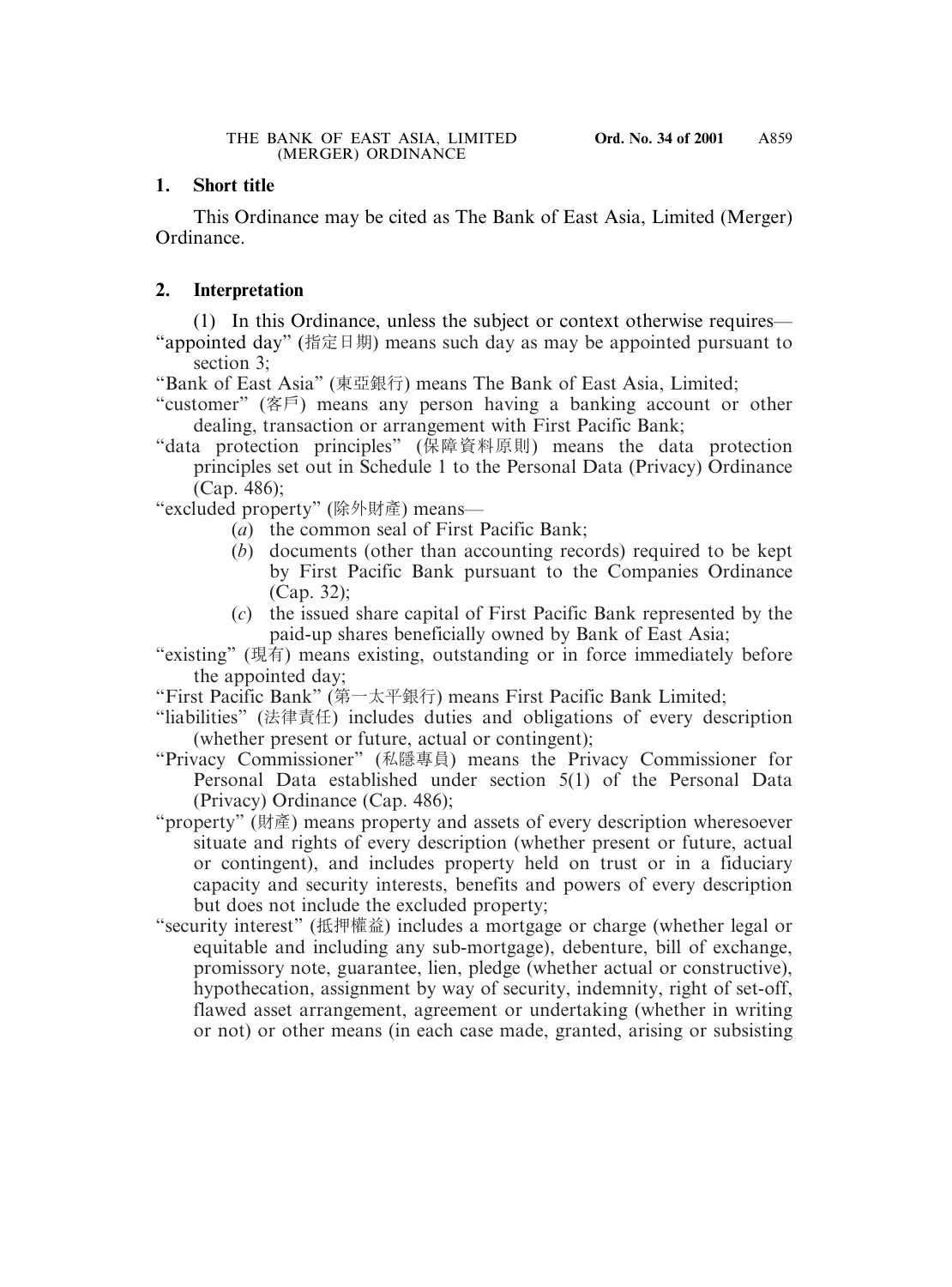under any applicable law) of securing payment or discharge of a debt or liability (whether present or future, actual or contingent);

"undertaking" (業務) means the business and all existing property, reserves and liabilities of First Pacific Bank of whatsoever nature other than the excluded property;

"will" (遺囑) includes a codicil and any other testamentary writing.

(2) Any reference in this Ordinance to property or liabilities of First Pacific Bank is a reference to property or liabilities to which First Pacific Bank is for the time being entitled or subject (whether beneficially or in any fiduciary capacity), wherever such property or liabilities are situated or arise and whether or not capable of being transferred or assigned by First Pacific Bank, and whether First Pacific Bank is entitled to such property or subject to such liabilities under the laws of Hong Kong or under the laws of any country, territory or place outside Hong Kong.

(3) Any body politic or corporate and any other person or persons whose rights are affected by any of the provisions of this Ordinance shall be deemed to be mentioned herein.

### **3. Notice of appointed day**

(1) The directors of First Pacific Bank may appoint a day for the purposes of this Ordinance.

(2) First Pacific Bank and Bank of East Asia shall give joint notice in the Gazette stating the day so appointed save that, in the event that such day proves not to be the appointed day for any reason, First Pacific Bank and Bank of East Asia shall give joint notice in the Gazette to that effect and shall again give joint notice in the Gazette stating the next day so appointed or, as the case may be, the day which was the appointed day.

### **4. Change of name, reduction of capital and revocation of banking licence**

- (1) On the appointed day, by virtue of this Ordinance—
	- (*a*) the name of First Pacific Bank shall, in accordance with this section, be changed to "BEA Pacific Limited";
	- (*b*) the authorized and issued share capital of First Pacific Bank shall be reduced to \$1,000 comprising 10 ordinary shares of \$100 each and 10 799 990 ordinary shares of \$100 each shall be cancelled; and
	- (*c*) the banking licence of First Pacific Bank shall, in accordance with Part V of the Banking Ordinance (Cap. 155), be revoked on and from a day to be appointed by the Monetary Authority which day shall be published in the Gazette.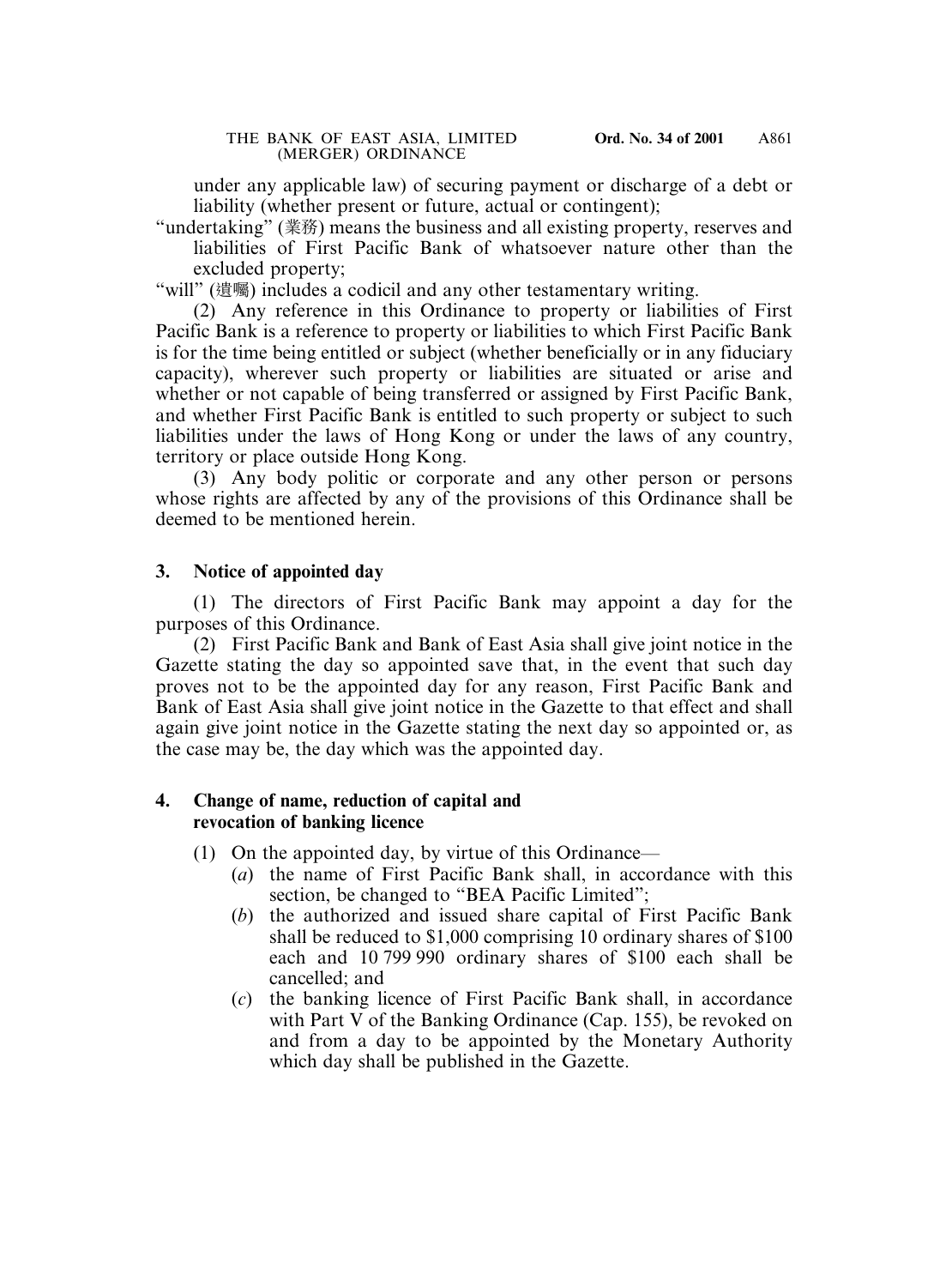(2) Not later than 7 days before the appointed day, First Pacific Bank shall deliver to the Registrar of Companies a copy of this Ordinance together with a minute, signed by a director or the secretary of First Pacific Bank confirming the reduction of share capital and cancellation of shares referred to in subsection (1).

(3) The Registrar of Companies shall, pursuant to this Ordinance, register the copy of the Ordinance and the minute delivered to him pursuant to subsection (2) and on the appointed day—

- (*a*) shall enter the new name of First Pacific Bank in the register in place of its former name and issue to First Pacific Bank a certificate of incorporation on change of name stating First Pacific Bank's new name; and
- (*b*) shall certify under his hand the registration of the Ordinance and the minute which certificate shall be conclusive evidence of the reduction of the authorized and issued share capital of First Pacific Bank.

## **5. Vesting of the undertaking in Bank of East Asia**

(1) On the appointed day the undertaking shall, by virtue of this Ordinance and without further act or deed, be transferred to, and vest in, Bank of East Asia to the intent that Bank of East Asia shall succeed to the whole undertaking as if in all respects Bank of East Asia were the same person in law as First Pacific Bank.

(2) Where the transfer and vesting of any property and liabilities situate in any country, territory or place outside Hong Kong and forming part of the undertaking is governed otherwise than by the laws of Hong Kong, First Pacific Bank shall, if Bank of East Asia so requires, so soon as is practicable after the appointed day, take all necessary steps for securing the effective transfer and vesting thereof in Bank of East Asia and, pending such transfer and vesting, First Pacific Bank shall hold any such property in trust absolutely for Bank of East Asia.

### **6. Trust property and wills**

(1) Any property which immediately before the appointed day was held by First Pacific Bank, whether alone or jointly with any other person, as trustee or custodian trustee of any trust deed, settlement, covenant, agreement, will or other instrument (whether originally so appointed or not, and whether appointed under hand or seal, or by order of any court or otherwise), or as executor of the will, or administrator of the estate, of a deceased person or as judicial trustee appointed by order of any court, or in any other fiduciary capacity, shall, on and from the appointed day, be held by Bank of East Asia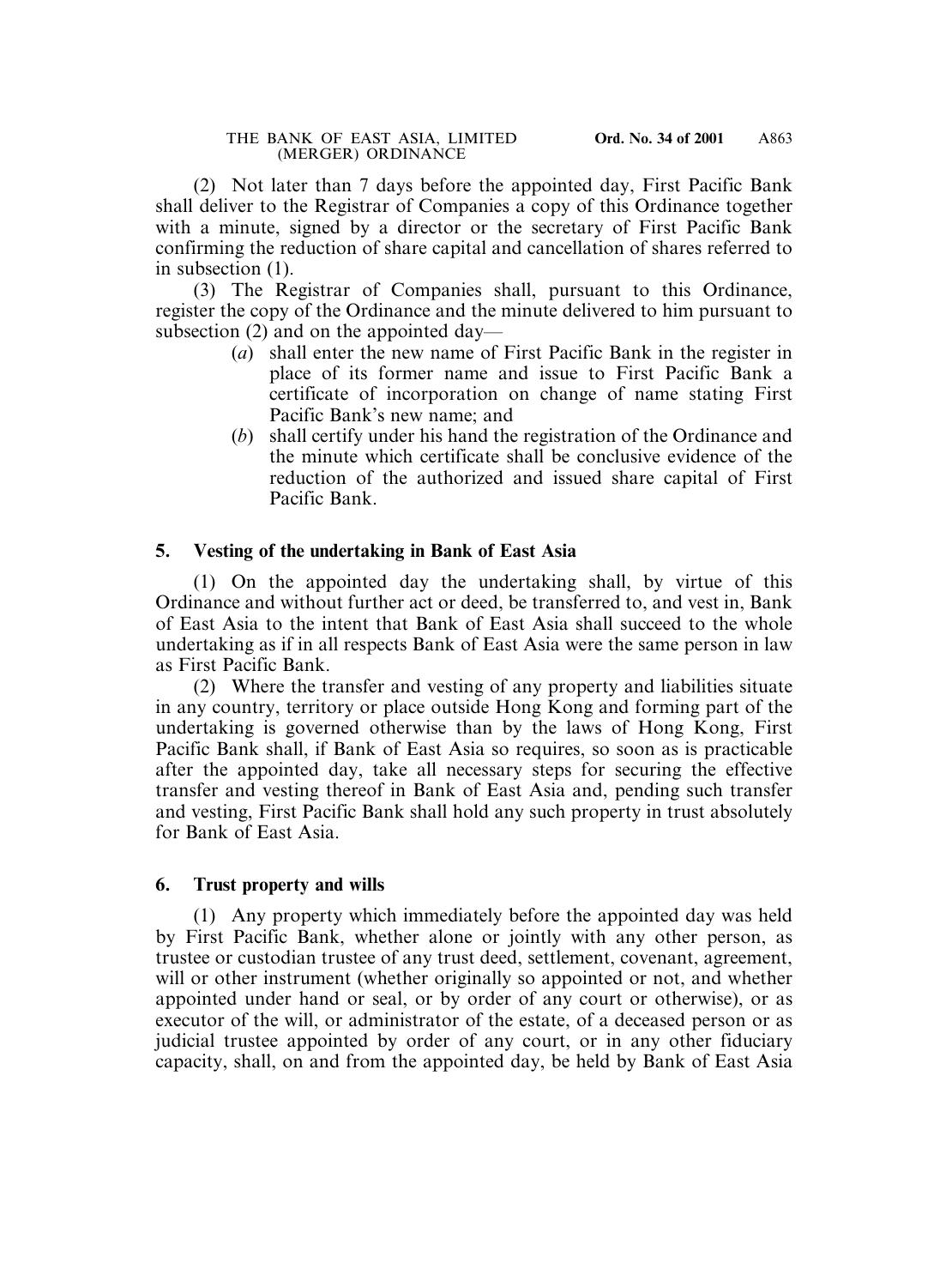alone or, as the case may be, jointly with such other person, in the same capacity upon the trusts, and with and subject to the powers, provisions and liabilities, applicable thereto respectively.

(2) Any existing instrument or order of any court under or by virtue of which any property became vested in First Pacific Bank, in any such fiduciary capacity as is referred to in subsection (1) (including in the case of a will any grant of probate thereof), and any provision in such instrument or order, or any existing contract or arrangement, for the payment to, or retention by, First Pacific Bank of remuneration for its services in any such fiduciary capacity, shall, on and from the appointed day, be construed and have effect, so far as the context permits, as if for any reference therein to First Pacific Bank not being a reference (however worded and whether express or implied) to terms and conditions of, or to a scale of fees of, First Pacific Bank, there were substituted a reference to Bank of East Asia provided always that this subsection shall not prevent Bank of East Asia from varying the remuneration or scale of fees payable in accordance with the terms of the relevant instrument or order.

(3) Any will made before the appointed day which has not been proved in Hong Kong before the appointed day, and any will made on or after the appointed day, being a will which appoints First Pacific Bank to be an executor, trustee or recipient of any property as trustee, shall, on and from the appointed day, be construed and have effect as if for any reference therein to First Pacific Bank as such executor, trustee or recipient or otherwise in connection with such appointment, not being a reference (however worded and whether express or implied) to terms and conditions of, or to a scale of fees of, First Pacific Bank, there were substituted a reference to Bank of East Asia.

(4) No testamentary gift shall be adeemed by reason only of the operation of any of the provisions of this Ordinance.

### **7. Supplementary provisions**

Without prejudice to the generality of any other provision of this Ordinance but subject to any provision of this Ordinance to the contrary effect, the following provisions of this section shall have effect—

> (*a*) All existing contracts, agreements, insurance policies, options, novations, certificates, awards, land grants, conveyances, deeds, leases, licences, notices, permits, guarantees, documents granting or comprising any security interest, bonds, indemnities, mandates, instructions and other instruments and undertakings entered into by, made with, given to or by or addressed to First Pacific Bank (whether alone or with any other person and whether as principal or agent and whether in writing or not), other than those entered into by, made with, given to or by or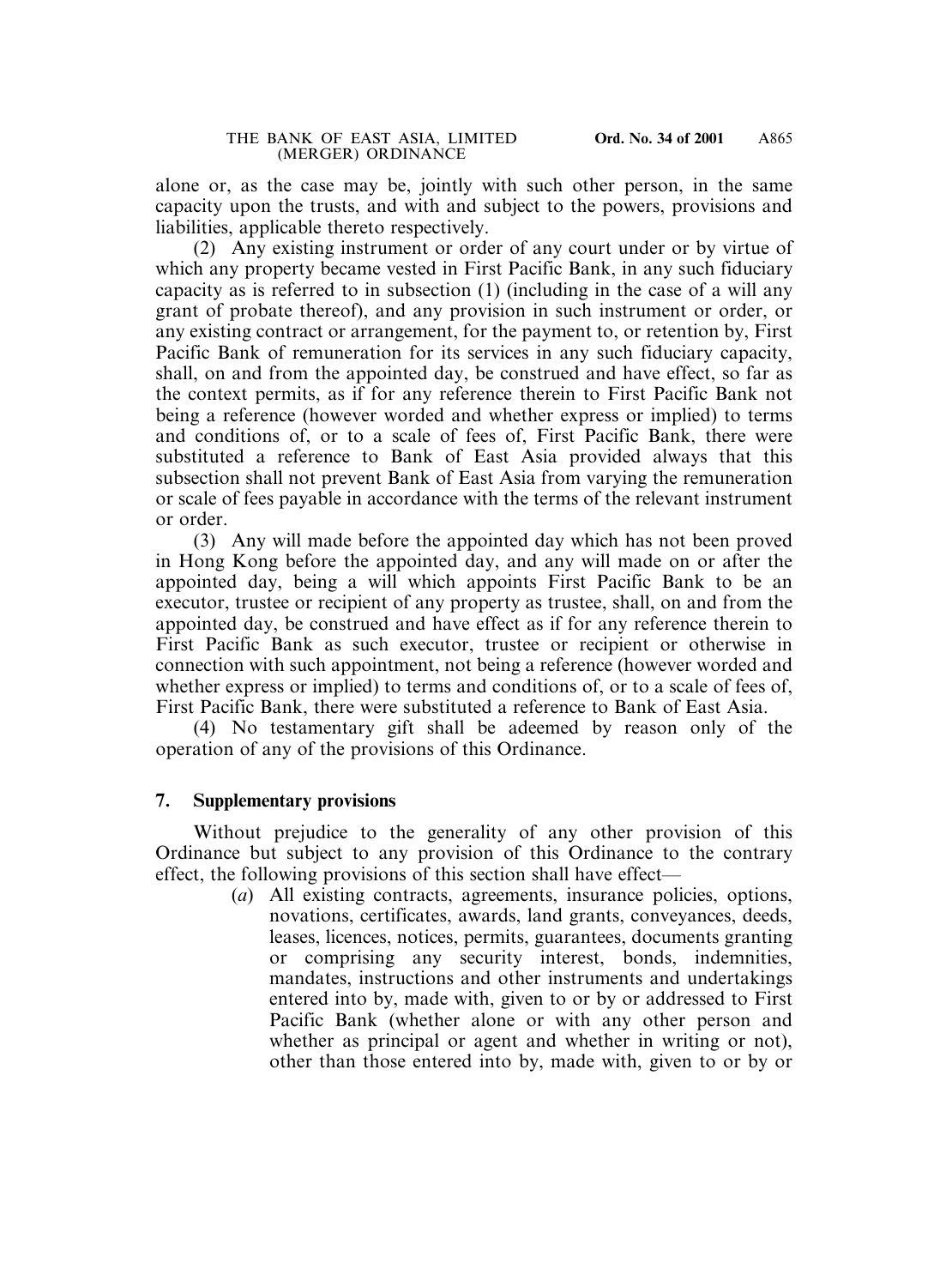#### THE BANK OF EAST ASIA, LIMITED **Ord. No. 34 of 2001** (MERGER) ORDINANCE

addressed to First Pacific Bank in relation to the excluded property, shall be construed and have effect on and from the appointed day as if—

- (i) Bank of East Asia had been a party thereto instead of First Pacific Bank;
- (ii) for any reference (however worded and whether express or implied) to First Pacific Bank there were substituted, as respects anything falling to be done on or after the appointed day, a reference to Bank of East Asia; and
- (iii) any reference (however worded and whether express or implied) to the directors or to any director, officer or employee of First Pacific Bank were, as respects anything falling to be done on or after the appointed day, a reference to the directors of Bank of East Asia or, as the case may require, to such director, officer or employee of Bank of East Asia as Bank of East Asia may appoint for that purpose or, in default of appointment, to the director, officer or employee of Bank of East Asia who corresponds as nearly as may be to the first-mentioned director, officer or employee.
- (*b*) Paragraph (*a*)(ii) shall, subject to the provisions of section 16, apply to any statutory provision, to any provision of any existing contract to which First Pacific Bank was not a party and to any provision of any other existing document (not being a contract or a will) as they apply to a contract to which that paragraph applies.
- (*c*) Any account between First Pacific Bank and a customer shall, on the appointed day, be transferred to Bank of East Asia and become an account between Bank of East Asia and such customer subject to the same conditions and incidents as theretofore; and such account shall be deemed for all purposes to be a single continuing account; and any existing contracts, agreements, insurance policies, options, novations, certificates, awards, land grants, conveyances, deeds, leases, licences, notices, permits, guarantees, documents granting or comprising any security interest, bonds, indemnities, mandates, instructions and other instruments and undertakings entered into by, made with, given to or by or addressed to First Pacific Bank (whether alone or with any other person and whether as principal or agent and whether in writing or not), shall be construed and have effect on and from the appointed day as if any reference (however worded and whether express or implied) to such account between First Pacific Bank and a customer there were substituted, as respects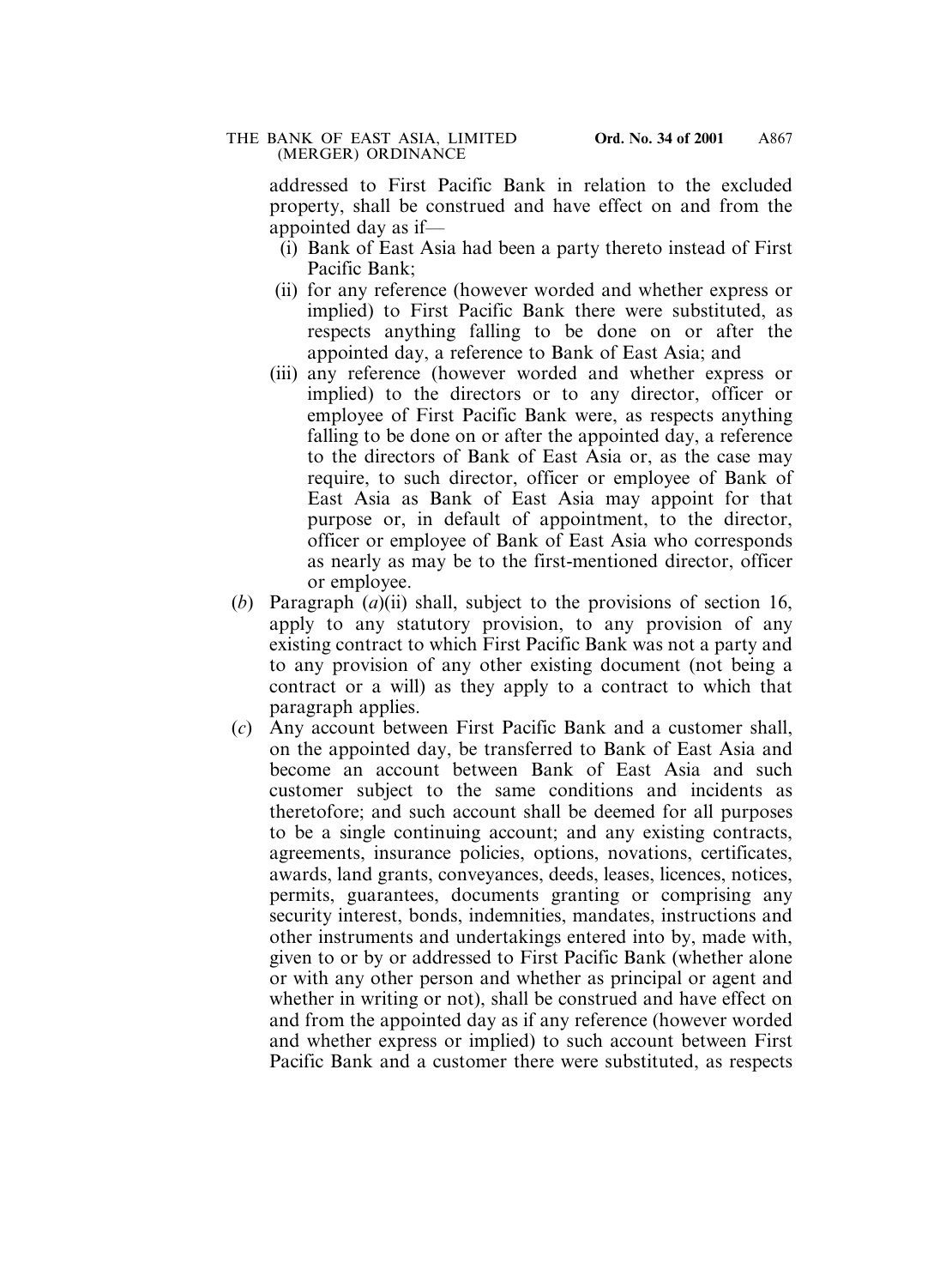anything falling to be done on or after the appointed day, and so far as the context permits, a reference to the continuing account between Bank of East Asia and such customer:

Provided that nothing in this Ordinance shall affect any right of Bank of East Asia or of any customer to vary the conditions or incidents subject to which any account is kept.

- (*d*) Any existing instruction, order, direction, mandate, power of attorney, authority, undertaking or consent (whether in writing or not and whether or not in relation to an account) given to or by First Pacific Bank, either alone or jointly with another person, shall apply and have effect, on and from the appointed day, as if given to or by Bank of East Asia or, as the case may be, to or by Bank of East Asia jointly with such other person.
- (*e*) Any negotiable instrument or order for payment of money drawn on, or given to, or accepted or endorsed by, First Pacific Bank, or payable at any place of business of First Pacific Bank, whether so drawn, given, accepted or endorsed before, on or after the appointed day, shall have the same effect on and from the appointed day, as if it had been drawn on, or given to, or accepted or endorsed by Bank of East Asia, or were payable at the same place of business of Bank of East Asia.
- (*f*) The custody of any document or record, goods or other thing held by First Pacific Bank as bailee shall pass to Bank of East Asia on the appointed day, and the rights and obligations of First Pacific Bank under any contract of bailment relating to any such document or record, goods or thing shall on that day become rights and obligations of Bank of East Asia.
- (*g*) (i) Any security interest held immediately before the appointed day by First Pacific Bank, or by a nominee or agent of or trustee for First Pacific Bank, as security for the payment or discharge of any liability shall, on and from the appointed day, be held by, or, as the case may require, by that nominee, agent or trustee for, Bank of East Asia, and be available to Bank of East Asia (whether for its own benefit or for the benefit of any other person) as security for the payment or discharge of that liability.
	- (ii) In relation to any security interest vested or deemed to be vested in Bank of East Asia in accordance with the provisions of this Ordinance and any liability thereby secured, Bank of East Asia shall be entitled to the rights and priorities and be subject to the obligations and incidents to which First Pacific Bank would have been entitled and subject if it had continued to hold the security interest.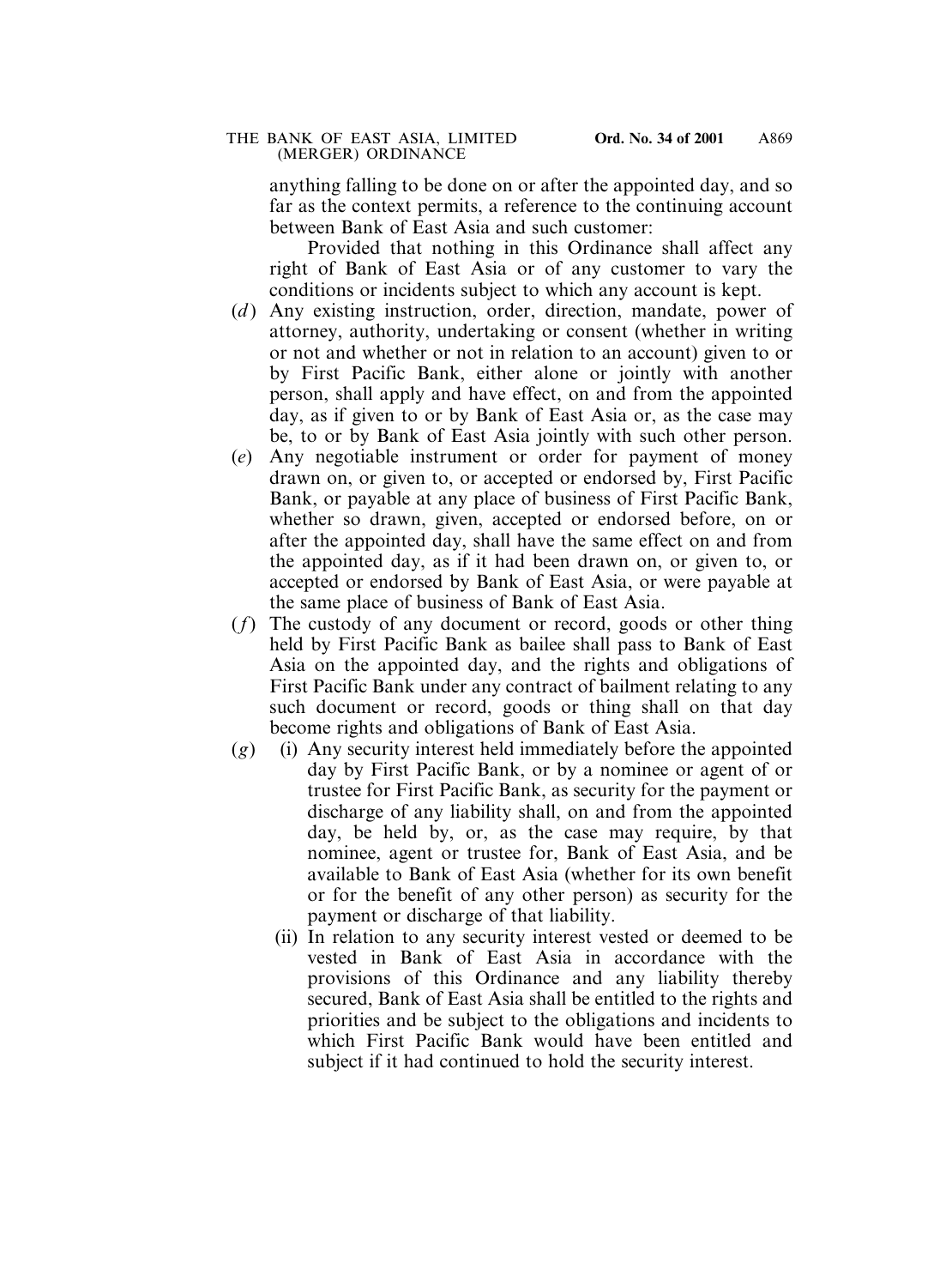#### THE BANK OF EAST ASIA, LIMITED **Ord. No. 34 of 2001** (MERGER) ORDINANCE

- (iii) Without prejudice to the generality of subparagraph (ii), in any case where any existing liability subsists between First Pacific Bank and Bank of East Asia in respect of which First Pacific Bank or Bank of East Asia, or a nominee or agent of or trustee for First Pacific Bank or Bank of East Asia holds a security interest, that liability shall, for the purpose of enforcing or realizing that security interest, be deemed to continue in effect notwithstanding the vesting of the undertaking in Bank of East Asia.
- (iv) Any security interest referred to in subparagraph (i), (ii) or (iii) and which extends to future advances or liabilities shall, on and from the appointed day, be available to Bank of East Asia (whether for its own benefit or for the benefit of any other person) as security for the payment or discharge of future advances and liabilities to the same extent and in the same manner in all respects as future advances by, or liabilities to, First Pacific Bank or Bank of East Asia were secured thereby immediately before that day.
- (v) Notwithstanding subparagraph (i), where immediately before the appointed day any security interest would not be available to Bank of East Asia as security for the payment or discharge of any liability owing to it, or to First Pacific Bank as security for the payment or discharge of any liability owing to it, such security interest shall not become available to Bank of East Asia as security for such liability on and from the appointed day by virtue of this Ordinance, unless—
	- (A) the terms of such security interest expressly provide otherwise;
	- (B) Bank of East Asia obtains the written consent of the person or persons who granted such security interest; or
	- (C) such security interest arises at general law.
- (vi) Notwithstanding subparagraph (ii), where immediately before the appointed day, Bank of East Asia would not, in respect of any liability owing to it, be entitled to the rights and priorities in relation to any security interest then in existence, or First Pacific Bank would not, in respect of any liability owing to it, be entitled to the rights and priorities in relation to any security interest then in existence, Bank of East Asia shall not, in respect of such liability, be entitled to such rights and priorities on and from the appointed day by virtue of this Ordinance, unless—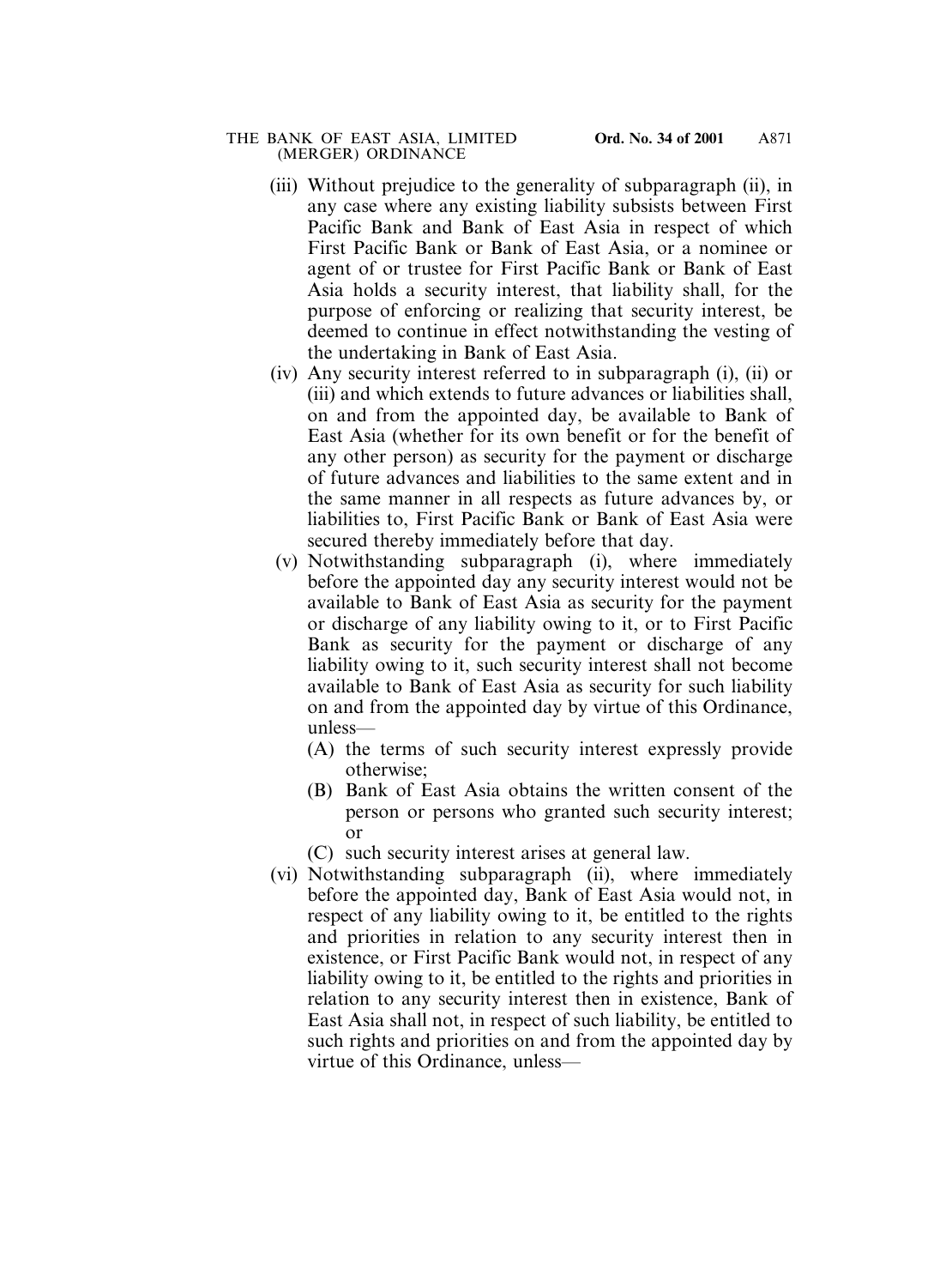- (A) the terms of such security interest expressly provide otherwise;
- (B) Bank of East Asia obtains the written consent of the person or persons who granted such security interest; or
- (C) such security interest arises at general law.
- (*h*) (i) Where by virtue of this Ordinance any right or liability of First Pacific Bank becomes or is deemed to become a right or liability of Bank of East Asia, Bank of East Asia and all other persons shall, on and from the appointed day, have the same rights, powers and remedies (and in particular the same rights and powers as to taking or resisting legal proceedings or making or resisting applications to any authority) for ascertaining, perfecting or enforcing that right or liability as if it had at all times been a right or liability of Bank of East Asia; and any legal proceedings or application to any authority existing or pending immediately before the appointed day by or against First Pacific Bank may be continued by or against Bank of East Asia.
	- (ii) Where any right or liability of First Pacific Bank was before the appointed day the subject of arbitral proceedings to which First Pacific Bank was a party, Bank of East Asia shall on and from the appointed day automatically be substituted for First Pacific Bank as a party to those proceedings, without the need for consent from any other party or from the arbitrator.
- (*i*) Any judgment or award obtained by or against First Pacific Bank and not fully satisfied before the appointed day shall on that day, to the extent to which it is enforceable by or against First Pacific Bank, become enforceable by or against Bank of East Asia.
- ( *j*) Any court order which applies to First Pacific Bank shall on and from the appointed day apply to Bank of East Asia instead of to First Pacific Bank.
- (*k*) Nothing in this Ordinance shall terminate or prejudicially affect the appointment, authority, rights or powers of any receiver or of any receiver and manager appointed by First Pacific Bank, whether alone or with others, before the appointed day.
- (*l*) The Privacy Commissioner may, on and from the appointed day, exercise in respect of Bank of East Asia any power under the Personal Data (Privacy) Ordinance (Cap. 486) which he could have immediately before the appointed day exercised in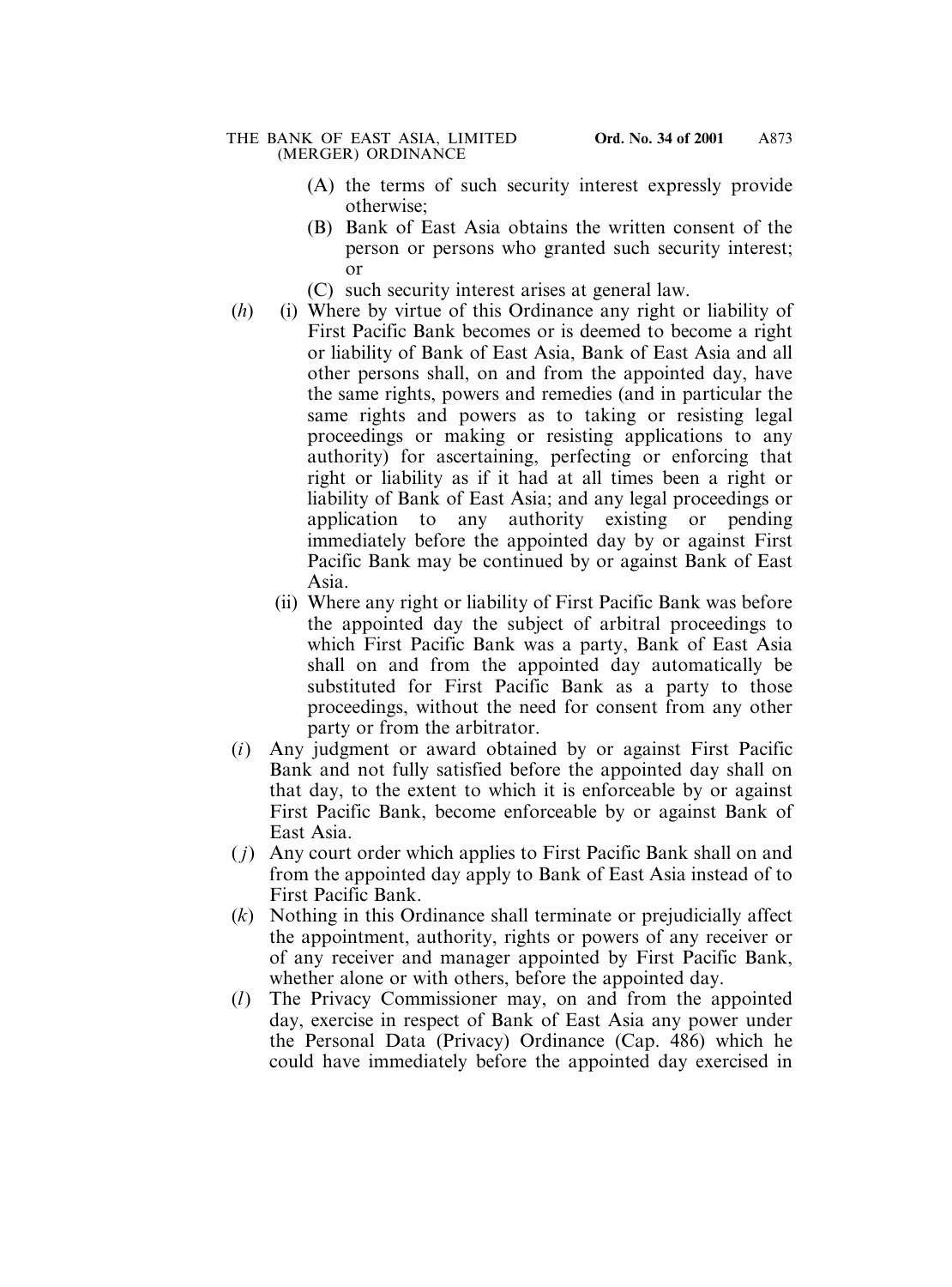#### THE BANK OF EAST ASIA, LIMITED **Ord. No. 34 of 2001** (MERGER) ORDINANCE

respect of First Pacific Bank in respect of a breach or alleged breach by First Pacific Bank of that Ordinance or the data protection principles; but the transfer to, and vesting in, Bank of East Asia by this Ordinance of the undertaking of First Pacific Bank and any disclosure to Bank of East Asia of any information in contemplation or as a result thereof shall not amount to a breach of any duty of confidentiality to which First Pacific Bank is subject immediately before the appointed day or to a contravention by Bank of East Asia or First Pacific Bank of the Personal Data (Privacy) Ordinance (Cap. 486) or the data protection principles.

## **8. Accounting treatment of First Pacific Bank and Bank of East Asia**

(1) On and from the appointed day, by virtue of this Ordinance and notwithstanding the provisions of any other Ordinance—

- (*a*) the balance sheets and profit and loss accounts of First Pacific Bank and Bank of East Asia for the accounting period of each company in which the appointed day falls shall be prepared in all respects as if the undertaking had vested in Bank of East Asia pursuant to section 5 on the first day of such accounting period of Bank of East Asia;
- (*b*) all assets and liabilities of First Pacific Bank shall be transferred to Bank of East Asia at their carrying value in the consolidated accounts of the group including First Pacific Bank and Bank of East Asia on the first day of such accounting period of Bank of East Asia;
- (*c*) every existing reserve of First Pacific Bank as consolidated in the group accounts including First Pacific Bank and Bank of East Asia on the first day of such accounting period of Bank of East Asia shall be transferred to and for all purposes be and become a reserve of Bank of East Asia; and
- (*d*) the amount, description and character of every reserve of Bank of East Asia which shall come into being pursuant to paragraph (*c*) shall be the same in all respects as those of the corresponding existing reserve of First Pacific Bank immediately before the first day of such accounting period of Bank of East Asia, and all enactments and rules of law shall apply to or in respect of every such reserve of Bank of East Asia in the same manner in all respects as they applied to or in respect of the corresponding existing reserve of First Pacific Bank immediately before the first day of such accounting period of Bank of East Asia.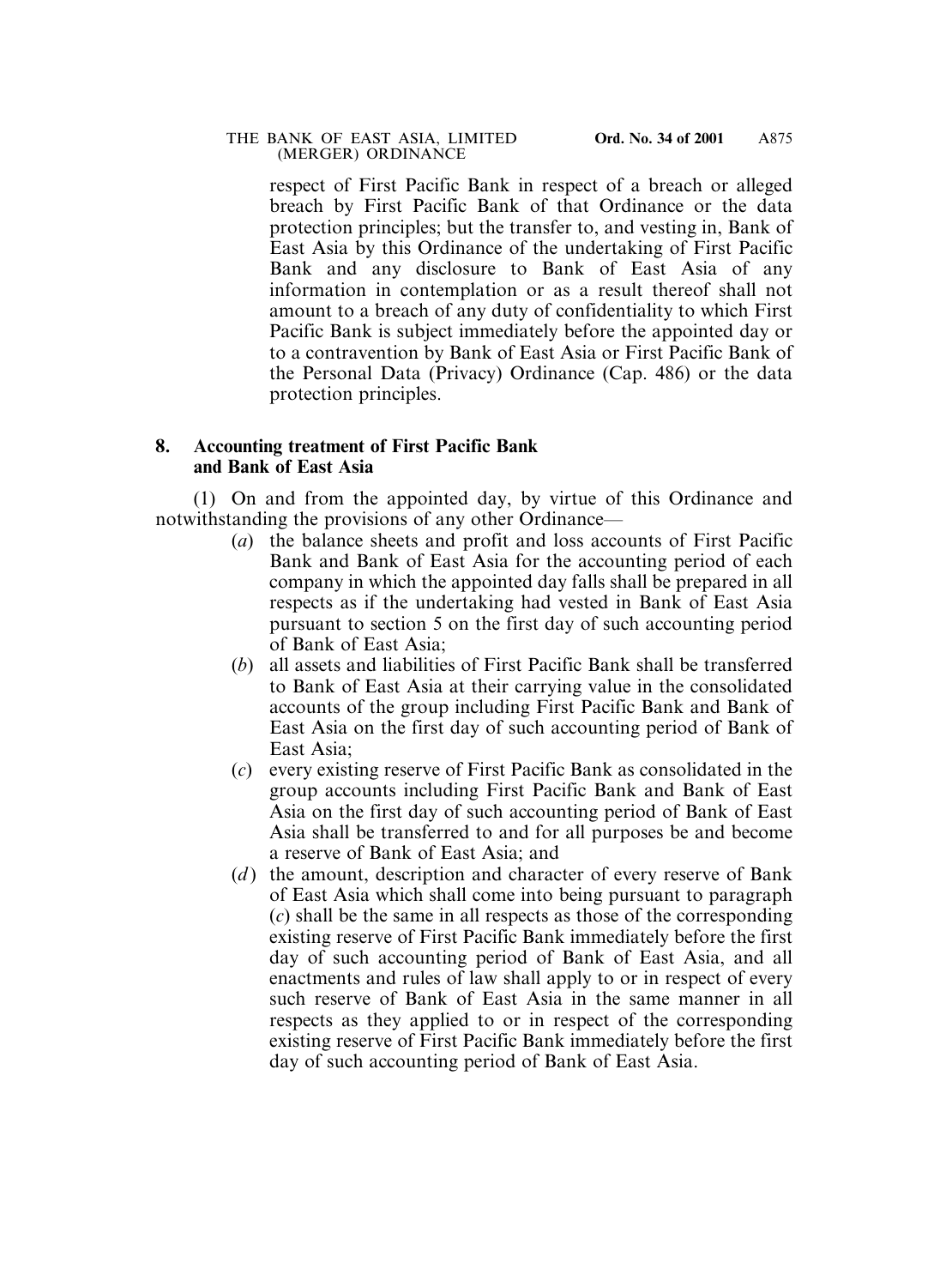(2) Every reference in subsection (1) to an existing reserve shall include a reference to any reserve or similar provision, irrespective of its name or designation (and whether the amount thereof be positive or negative in nature) and, without prejudice to the generality of the foregoing, every such reference shall include a reference to any sums standing to the credit (or debit) of any profit and loss account.

(3) Without prejudice to the generality of subsection (1), any profits or losses of First Pacific Bank earned or incurred after the beginning of the financial year of First Pacific Bank in which the appointed day shall occur, shall, on and from the appointed day, and by virtue of this Ordinance, be treated for all purposes as profits or, as the case may be, losses, of Bank of East Asia.

### **9. Contracts of employment**

(1) Section 7(*a*) shall apply to a contract for the employment of any person by First Pacific Bank and employment with First Pacific Bank and Bank of East Asia under any such contract shall be deemed for all purposes to be a single continuing employment.

(2) No director, secretary or auditor of First Pacific Bank shall by virtue only of this Ordinance become a director, secretary or auditor, as the case may be, of Bank of East Asia.

### **10. Pensions, provident funds and gratuity benefits**

(1) The deeds and rules constituting or relating to the pension fund scheme established in Hong Kong and known as the AIA Retirement Fund Scheme and the provident fund scheme established in Hong Kong and known as the BEA (MPF) Master Trust Scheme, and the gratuity benefits payable by First Pacific Bank shall, on and from the appointed day, be construed and have effect, so far as the context permits, as if for any reference therein to First Pacific Bank there were substituted a reference to Bank of East Asia.

(2) No officer or employee of First Pacific Bank who becomes an officer or employee of Bank of East Asia by virtue of this Ordinance shall, by virtue only of this Ordinance, be entitled to participate in any pension or provident fund or schemes of or gratuity payments payable by Bank of East Asia, and no existing officer or employee of Bank of East Asia shall, by virtue only of this Ordinance, be entitled to participate in the AIA Retirement Fund Scheme or the BEA (MPF) Master Trust Scheme or any other pension fund scheme of, provident fund scheme of, or gratuity benefits payable by First Pacific Bank.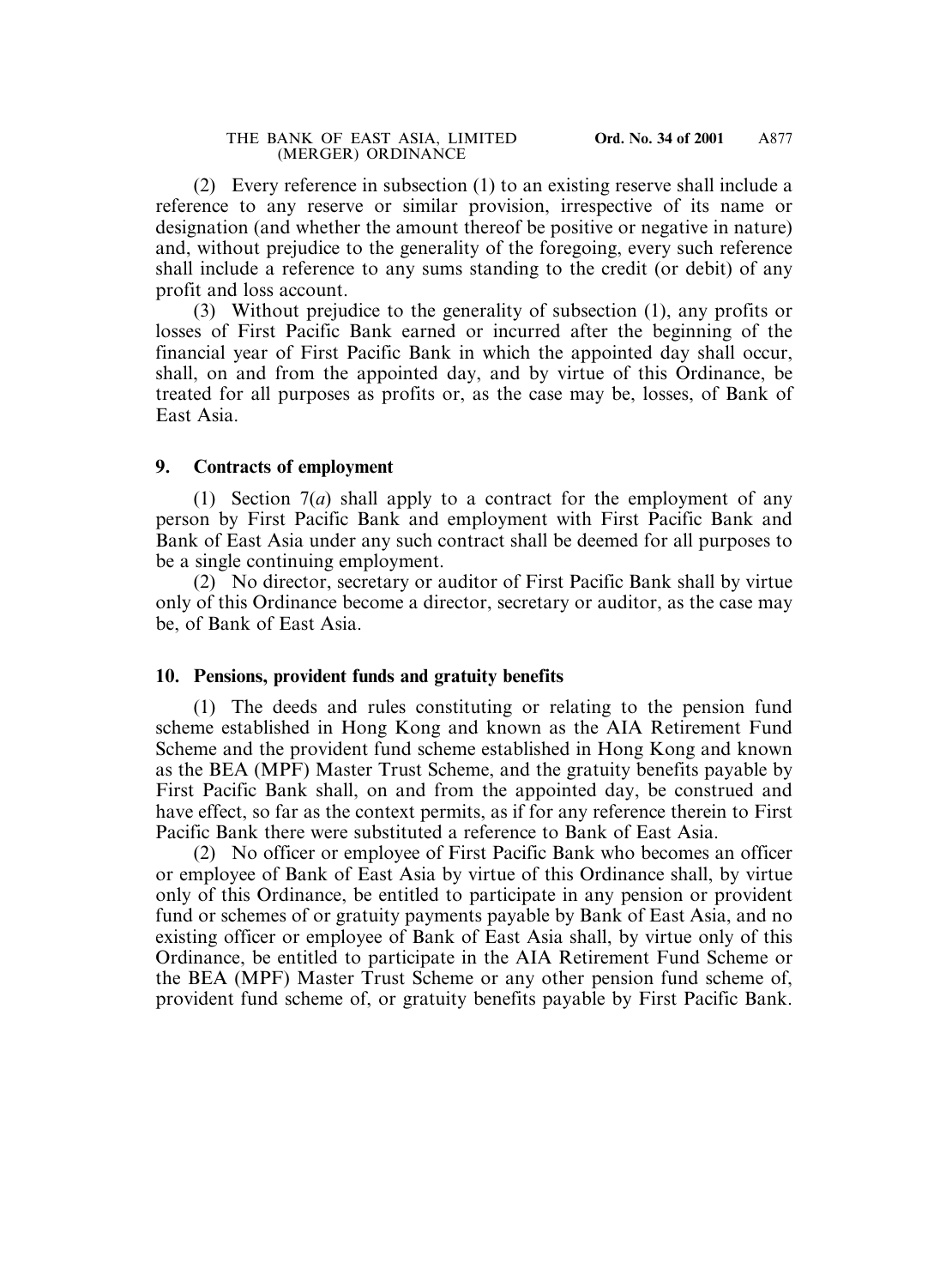### **11. Waiver of prohibition of merger**

(1) Any provision contained in any contract or other document to which Bank of East Asia or First Pacific Bank or any of their respective subsidiaries is a party which prohibits or has the effect of prohibiting the transfer and vesting or deemed transfer and vesting of the undertaking of First Pacific Bank in Bank of East Asia shall be deemed by this Ordinance to have been waived.

(2) Any provision contained in any contract or other document to the effect that a default shall occur or be deemed to occur as a result of the transfer and vesting or deemed transfer and vesting of the undertaking of First Pacific Bank in Bank of East Asia, and to which Bank of East Asia or First Pacific Bank or any of their respective subsidiaries is a party, shall be deemed by this Ordinance to have been waived.

### **12. Evidence: books and documents**

(1) All books and other documents which would, before the appointed day, have been evidence in respect of any matter for or against First Pacific Bank shall be admissible in evidence in respect of the same matter for or against Bank of East Asia.

(2) In this section, "documents" (文件) has the same meaning as in section 46 of the Evidence Ordinance (Cap. 8).

## **13. Part III of Evidence Ordinance (Cap. 8)**

(1) On and from the appointed day, Part III of the Evidence Ordinance (Cap. 8) shall apply to the banker's records of First Pacific Bank deemed to be vested in Bank of East Asia by virtue of this Ordinance, and to entries made in those records before the appointed day, as if such records were the records of Bank of East Asia.

(2) For the purposes of section 20 of the Evidence Ordinance (Cap. 8), banker's records which are deemed to have become the banker's records of Bank of East Asia by virtue of this Ordinance shall be deemed to have been the ordinary banker's records of Bank of East Asia at the time of the making of any entry therein which purports to have been made before the appointed day, and any such entry shall be deemed to have been made in the usual and ordinary course of business.

(3) For the purposes of sections 40 and 41 of the Evidence Ordinance (Cap. 8), documents previously in the custody or control of First Pacific Bank shall by virtue of this Ordinance be deemed to be documents previously in the custody or control of Bank of East Asia.

(4) In this section, "banker's records" (銀行紀錄) shall be construed in accordance with section 2 of the Evidence Ordinance (Cap. 8).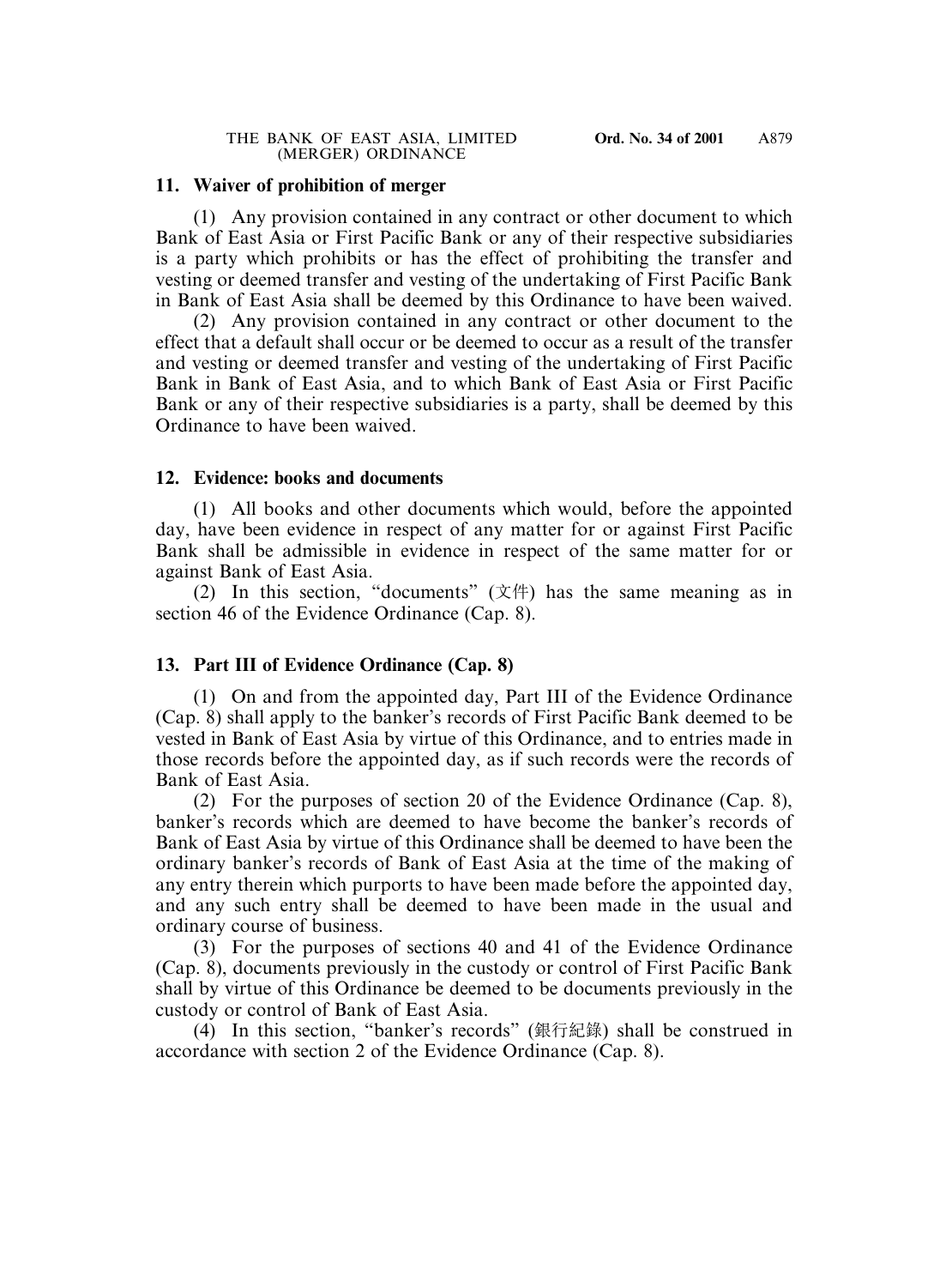### **14. Evidence of vesting and transfer**

(1) The production of a Government Printer's copy of this Ordinance shall, for all purposes, be conclusive evidence of the vesting and transfer or deemed vesting and transfer of any property and liabilities of First Pacific Bank in Bank of East Asia in accordance with the provisions of this Ordinance.

- (2) Without prejudice to the generality of subsection (1)—
	- (*a*) a Government Printer's copy of this Ordinance, together with evidence of publication of notice of the appointed day, shall, in relation to any registered securities transferred to, and vested in, Bank of East Asia by virtue of this Ordinance, operate for all purposes as a duly executed instrument of transfer in respect of the transfer of such registered securities from First Pacific Bank to Bank of East Asia;
	- (*b*) any deed or other document made or executed on or after the appointed day, whereby Bank of East Asia or First Pacific Bank, whether alone or jointly with any other person, conveys or transfers, or purports to convey or transfer, to any person (whether for consideration or not), or applies to be registered as the holder or proprietor of, any property held by First Pacific Bank immediately before the appointed day and forming part of the undertaking, whether alone or jointly with any other person, shall be sufficient evidence that the interest of First Pacific Bank in that property is vested in Bank of East Asia under this Ordinance;
	- (*c*) where there is any other transaction or purported transaction by Bank of East Asia or First Pacific Bank on or after the appointed day in connection with, or in relation to, any property or liabilities which are property or liabilities of First Pacific Bank immediately before that day and forming part of the undertaking, it shall be deemed in favour of any other party to the transaction, or any person claiming through or under him, that Bank of East Asia has full power and authority for that transaction as if the property or liabilities were vested in it under this Ordinance;
	- (*d*) a certificate given by or on behalf of Bank of East Asia at any time that any property or liabilities specified in the certificate (which property or liabilities immediately before the appointed day is the property or liabilities of First Pacific Bank) is or, as the case may be, is not, deemed to be vested in Bank of East Asia under this Ordinance, shall be conclusive evidence for all purposes of the fact so certified.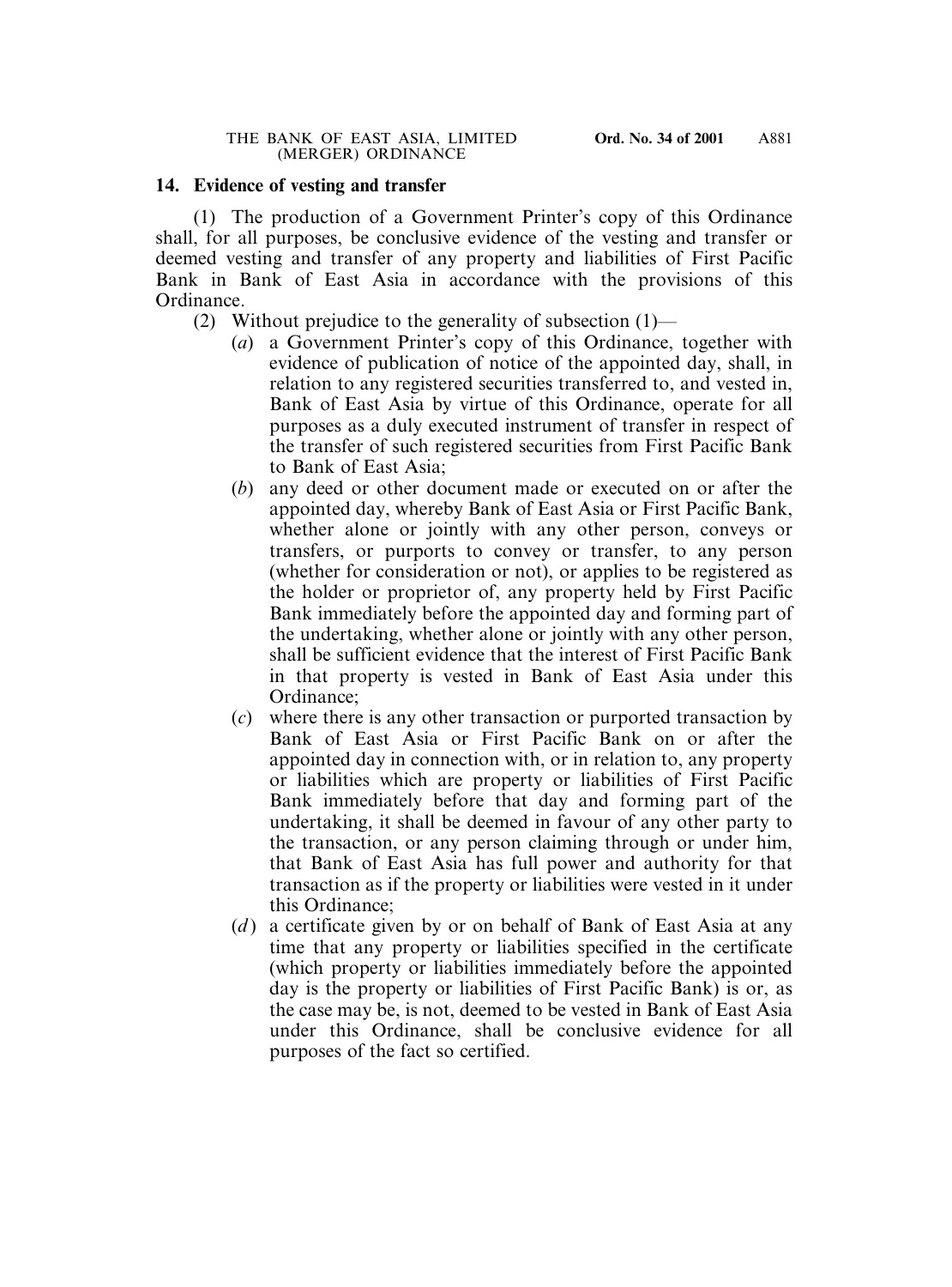(3) Nothing in subsection  $(2)(c)$  or  $(d)$  shall affect the liability of First Pacific Bank and Bank of East Asia to the other of them in respect of anything done, or purporting to have been done, by either of them in connection with, or in relation to, any property or liabilities.

- (4) In subsection (2)—
	- (*a*) "convey" (轉易) includes mortgage, charge, lease, assent, vest by way of vesting declaration or vesting instrument, disclaim, release or otherwise assure; and
	- (*b*) "registered securities" (註冊證券) means shares, stocks, debentures, loans, bonds, units of a unit trust scheme or other shares of the investments subject to the trusts of such a scheme, and other securities of any description which are transferable and the holders of which are entered in a register (whether maintained in Hong Kong or not).

(5) Nothing in this section applies to any property falling within section 5(2).

## **15. Interests in land**

(1) The vesting or deemed vesting in Bank of East Asia of an interest in land by virtue of this Ordinance shall not—

- (*a*) constitute an acquisition, assignment, transfer or parting with possession of that interest for the purposes of section 53(4)(*a*) or  $(7)(a)$ , 119E(2) or 119H(1)(*a*) of the Landlord and Tenant (Consolidation) Ordinance (Cap. 7); or
- (*b*) constitute an assignment or underlease of, or an agreement to assign or underlet, that interest for the purposes of section 6(1)(*b*) of the Landlord and Tenant (Consolidation) Ordinance (Cap. 7); or
- (*c*) operate so as to merge any leasehold interest in the reversion expectant on it; or
- (*d*) constitute an assignment, transfer, devolution, parting with possession, dealing with or other disposition of that interest for the purposes of any provision contained in any instrument concerning or affecting that interest; or
- (*e*) operate as a breach of covenant or condition against alienation; or
- (*f*) give rise to any forfeiture, damages or other right of action; or
- (*g*) invalidate or discharge any contract or security interest; or
- (*h*) extinguish, affect, vary, diminish or postpone any priority of that interest, whether under the Land Registration Ordinance (Cap. 128), at law or in equity.